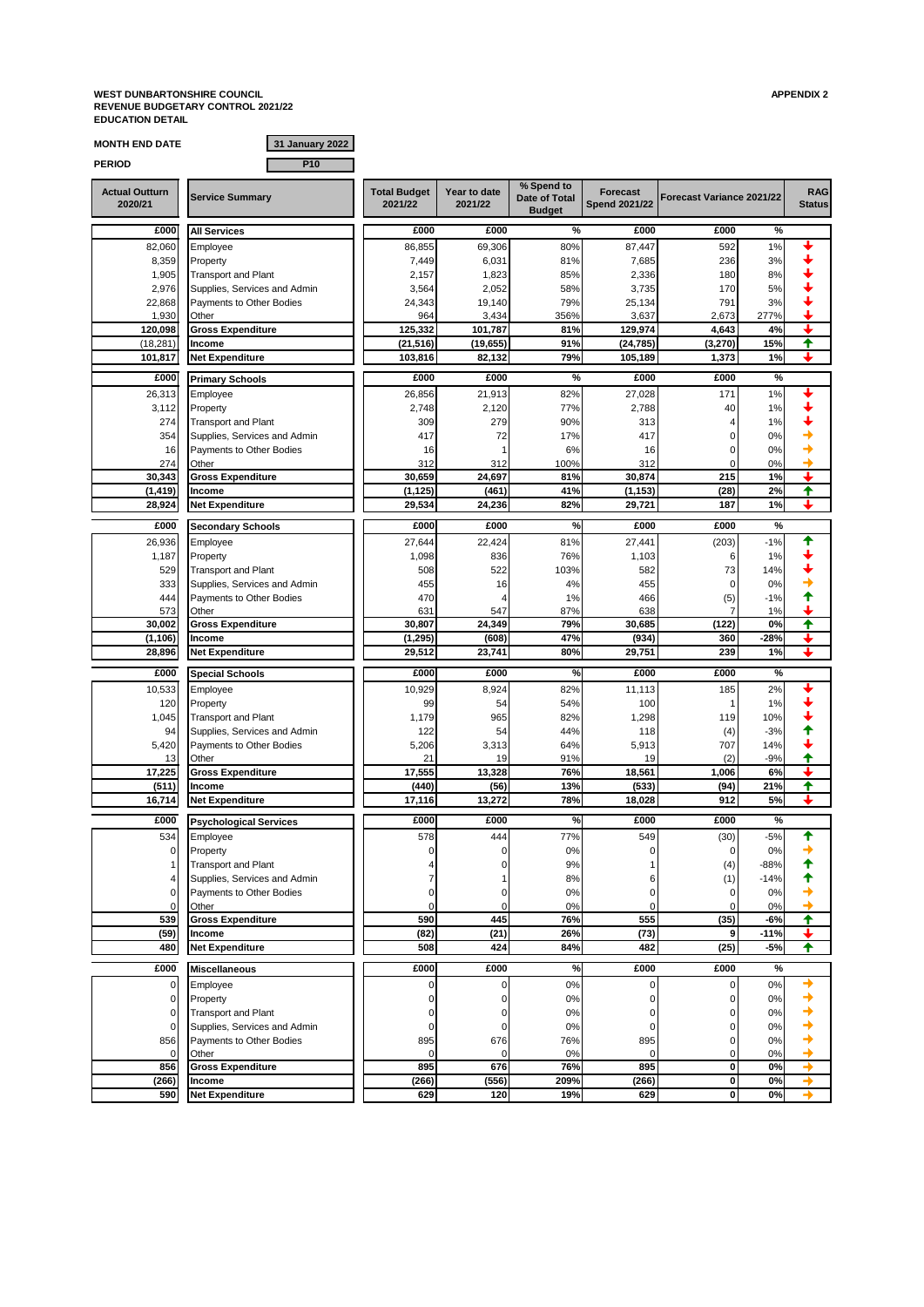**WEST DUNBARTONSHIRE COUNCIL APPENDIX 2 REVENUE BUDGETARY CONTROL 2021/22 EDUCATION DETAIL**

**F** 

| <b>MONTH END DATE</b>            | 31 January 2022                        |                                |                         |                                              |                                         |                            |             |                             |
|----------------------------------|----------------------------------------|--------------------------------|-------------------------|----------------------------------------------|-----------------------------------------|----------------------------|-------------|-----------------------------|
| <b>PERIOD</b>                    | P <sub>10</sub>                        |                                |                         |                                              |                                         |                            |             |                             |
| <b>Actual Outturn</b><br>2020/21 | <b>Service Summary</b>                 | <b>Total Budget</b><br>2021/22 | Year to date<br>2021/22 | % Spend to<br>Date of Total<br><b>Budget</b> | <b>Forecast</b><br><b>Spend 2021/22</b> | Forecast Variance 2021/22  |             | <b>RAG</b><br><b>Status</b> |
| £000                             | <b>Early Years</b>                     | £000                           | £000                    | %                                            | £000                                    | £000                       | %           |                             |
| 11,567                           | Employee                               | 14,893                         | 10,398                  | 70%                                          | 15,017                                  | 124                        | 1%          |                             |
| 388                              | Property                               | 298                            | 130                     | 44%                                          | 298                                     | $\mathbf 0$                | 0%          | ┹                           |
| 1                                | <b>Transport and Plant</b>             | 24                             | $\mathbf{1}$            | 4%                                           | 19                                      | (5)                        | $-21%$      | ↑                           |
| 794                              | Supplies, Services and Admin           | 1,133                          | 500                     | 44%                                          | 1,101                                   | (32)                       | $-3%$       |                             |
| 3,177                            | Payments to Other Bodies               | 2,989                          | 2,552                   | 85%                                          | 2,989                                   | 0                          | 0%          |                             |
| C                                | Other                                  | n                              | $\Omega$                | 0%                                           | C                                       | $\mathbf 0$                | 0%          |                             |
| 15,927                           | <b>Gross Expenditure</b>               | 19,336                         | 13,580                  | 70%<br>97%                                   | 19,423                                  | 87<br>(95)                 | 0%<br>1%    | ✦                           |
| (7, 941)<br>7,986                | Income<br><b>Net Expenditure</b>       | (10, 794)<br>8,541             | (10, 428)<br>3,152      | 37%                                          | (10, 889)<br>8,534                      | (8)                        | 0%          | ♠                           |
|                                  |                                        |                                |                         |                                              |                                         |                            |             |                             |
| £000                             | <b>PPP</b>                             | £000                           | £000                    | %                                            | £000                                    | £000                       | %           |                             |
| $\mathbf 0$                      | Employee                               | $\Omega$                       | $\Omega$                | 0%                                           | C                                       | $\mathbf 0$                | 0%          | →                           |
| 3,145                            | Property                               | 3,198                          | 2,868                   | 90%                                          | 3,370                                   | 172                        | 5%          | ┹                           |
| 0                                | <b>Transport and Plant</b>             | 0                              | $\Omega$                | 0%                                           | C                                       | 0                          | 0%          | →                           |
| $\mathbf 0$                      | Supplies, Services and Admin           | O                              | 0                       | 0%                                           | C                                       | $\mathbf 0$                | 0%          | ♠                           |
| 12,023<br>$\Omega$               | Payments to Other Bodies<br>Other      | 12,170                         | 12,146<br>$\Omega$      | 100%<br>0%                                   | 12,152<br>C                             | (18)<br>$\mathbf 0$        | 0%<br>0%    | →                           |
| 15,168                           | <b>Gross Expenditure</b>               | 15,368                         | 15.015                  | 98%                                          | 15,522                                  | 154                        | 1%          | ┹                           |
| (743)                            | Income                                 | (711)                          | 0                       | 0%                                           | (732)                                   | (22)                       | 3%          | ✦                           |
| 14,425                           | <b>Net Expenditure</b>                 | 14,657                         | 15,015                  | 102%                                         | 14,790                                  | 132                        | 1%          | ┶                           |
| £000                             |                                        | £000                           | £000                    | %                                            | £000                                    | £000                       | %           |                             |
|                                  | <b>Curriculum for Excellence</b>       |                                |                         |                                              |                                         |                            |             |                             |
| $\mathbf 0$<br>$\mathbf 0$       | Employee<br>Property                   | 0<br>0                         | 0<br>0                  | 0%<br>0%                                     | 0<br>0                                  | $\mathbf 0$<br>$\mathbf 0$ | 0%<br>0%    | →<br>→                      |
| $\mathbf 0$                      | <b>Transport and Plant</b>             | 0                              | 0                       | 0%                                           | 0                                       | $\mathbf 0$                | 0%          |                             |
| 6                                | Supplies, Services and Admin           | 182                            | 52                      | 29%                                          | 182                                     | 0                          | 0%          |                             |
| 51                               | Payments to Other Bodies               | 20                             | $\mathbf 0$             | 0%                                           | 20                                      | $\mathbf 0$                | 0%          |                             |
| 0                                | Other                                  | $\mathbf 0$                    | $\mathbf 0$             | 0%                                           | $\mathbf 0$                             | 0                          | 0%          |                             |
| 57                               | <b>Gross Expenditure</b>               | 202                            | 52                      | 26%                                          | 202                                     | $\bf{0}$                   | 0%          | ┹                           |
| (2)                              | Income                                 | 0                              | (0)                     | 0%                                           | (0)                                     | (0)                        | 0%          | ↟                           |
| 55                               | <b>Net Expenditure</b>                 | 202                            | 52                      | 26%                                          | 202                                     | (0)                        | 0%          | ✦                           |
| £000                             | <b>Central Admin</b>                   | £000                           | £000                    | %                                            | £000                                    | £000                       | %           |                             |
| 113                              | Employee                               | 111                            | 491                     | 442%                                         | 509                                     | 398                        | 358%        |                             |
| 403                              | Property                               | 8                              | 24                      | 287%                                         | 26                                      | 18                         | 213%        |                             |
| $\mathbf 0$                      | <b>Transport and Plant</b>             | $\mathbf 0$                    | $\overline{2}$          | 354%                                         | $\overline{\mathbf{c}}$                 | $\overline{\mathbf{c}}$    | 346%        |                             |
| 354                              | Supplies, Services and Admin           | 53                             | 216                     | 409%                                         | 240                                     | 187                        | 355%        |                             |
| 177                              | Payments to Other Bodies               | 248                            | 232                     | 94%                                          | 399                                     | 151                        | 61%         |                             |
| 1,070                            | Other                                  | $\mathbf 0$                    | 2,556                   | 0%                                           | 2,668                                   | 2,668                      | 0%          |                             |
| 2,117                            | <b>Gross Expenditure</b>               | 421                            | 3,520                   | 837%                                         | 3,845                                   | 3,424                      | 814%        |                             |
| (862)<br>1,255                   | Income                                 | (57)<br>364                    | (3, 153)<br>367         | 5509%<br>101%                                | (3, 481)<br>363                         | (3, 424)<br>(0)            | 5983%<br>0% | ✦<br>✦                      |
|                                  | <b>Net Expenditure</b>                 |                                |                         |                                              |                                         |                            |             |                             |
| £000                             | <b>Workforce CPD</b>                   | £000                           | £000                    | ℅                                            | £000                                    | £000                       | %           |                             |
| 241                              | Employee                               | 302                            | 215                     | $1\%$                                        | 2/1                                     | (31)                       | $-10%$      |                             |
| 0                                | Property                               | 0                              | 0                       | $0\%$                                        | 0                                       | $\pmb{0}$                  | 0%          |                             |
| $\mathbf 0$                      | <b>Transport and Plant</b>             | 1                              | 0                       | 0%                                           | 1                                       | 0                          | $0\%$       | →                           |
| $\mathbf 1$                      | Supplies, Services and Admin           | 22                             | 2                       | 11%                                          | 23                                      | 1                          | 5%          |                             |
| 26                               | Payments to Other Bodies               | 13                             | 8<br>$\Omega$           | 64%                                          | 13                                      | 0                          | 0%          | →                           |
| 0<br>268                         | Other<br><b>Gross Expenditure</b>      | $\mathbf 0$<br>338             | 226                     | 0%<br>67%                                    | $\mathbf 0$<br>308                      | 0<br>(30)                  | 0%<br>-9%   | ✦                           |
| 0                                | Income                                 | 0                              | $\bf{0}$                | 0%                                           | 0                                       | 0                          | 0%          | →                           |
| 268                              | <b>Net Expenditure</b>                 | 338                            | 226                     | 67%                                          | 308                                     | (30)                       | -9%         | ✦                           |
|                                  |                                        |                                |                         |                                              |                                         |                            |             |                             |
| £000                             | Performance & Improvement              | £000                           | £000                    | ℅                                            | £000                                    | £000                       | $\%$        |                             |
| 501                              | Employee                               | 500                            | 385                     | 77%                                          | 471                                     | (30)                       | $-6%$       | ♠                           |
| 0<br>O                           | Property<br><b>Transport and Plant</b> | 0<br>2                         | 0                       | 0%<br>5%                                     | 0                                       | $\Omega$                   | 0%<br>$-3%$ | →<br>↟                      |
| $\Omega$                         | Supplies, Services and Admin           | 0                              | 0<br>0                  | 152%                                         | 2<br>0                                  | (0)<br>$\mathbf 0$         | 52%         |                             |
| $\Omega$                         | Payments to Other Bodies               | 0                              | 0                       | 0%                                           | 0                                       | 0                          | 0%          | →                           |
| $\Omega$                         | Other                                  | $\mathbf 0$                    | 0                       | 0%                                           | 0                                       | 0                          | 0%          | →                           |
| 501                              | <b>Gross Expenditure</b>               | 502                            | 386                     | 77%                                          | 473                                     | (30)                       | -6%         | ✦                           |
| (35)                             | Income                                 | (54)                           | (39)                    | 71%                                          | (54)                                    | 0                          | 0%          | →                           |
| 466                              | <b>Net Expenditure</b>                 | 448                            | 347                     | 77%                                          | 418                                     | (30)                       | $-7%$       | ✦                           |